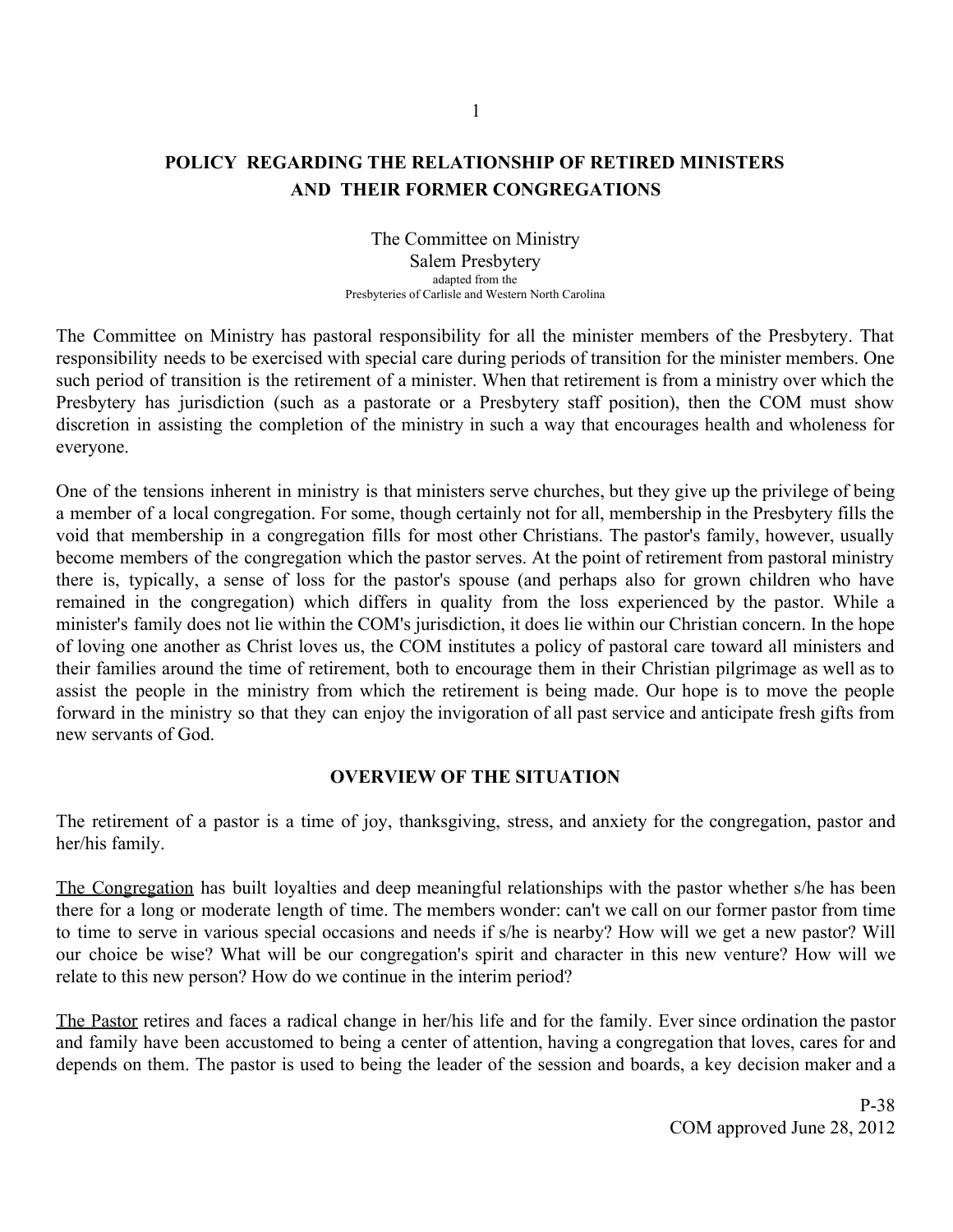guide of the mission and spiritual life of the congregation. When that is suddenly removed it is the death of a major aspect of the pastor's life, a time of mourning.

Few anticipate what a radical reorientation of life, of the sense of call and of the sources of self-esteem and fulfillment that change will require. While retirement has many rewards and the potential of new personal fulfillments, for many the transition to the new orientation can be threatening and difficult. To deny the feelings of loss only continues the pain. It is no wonder that some retiring pastors are tempted to hold on to past relationships and roles to the detriment of the congregation and its new pastor, as well as to the discovery of a new role in life for the retiree. A good guideline is for the pastor to absent her/himself from the former congregation for at least 2 years following the installation of the next pastor.

The Pastor's Family also discovers that the change is difficult and at times painful. Their situation comes to focus in three questions:

- 1. Where to live?
- 2. Where will their church membership be?
- 3. How to handle church related friendships?

If they move to a new community the adjustment of the former pastor and her/his family to their new life is made easier. Their role in a new community and new church is entirely different from their years of experience in the pastorate. In the new church of membership they are on a level with all other members. They are free to relate directly and freely with members of the new church and to share their gifts in the affairs and structures of the church. The retiring pastor can now sit, enjoy and be fed by worship without feeling s/he has to manage everything. They can also be friend and support to her/his new pastor.

If they stay in the same community there is no rule that says the family must give up its present church membership. If they retain membership where they have been, the family's closest friends are often in that congregation, however the family's relationship with the congregation changes. Their friends need to be free to develop a relationship to the new pastor and his/her spouse just as they did when the retiring couple first came to the church.

Any continuing relationship needs to be extremely judicious and restrained in conversation about the church in any manner, from which the pastor retired. A successful return by the family (including the former pastor) to the former church requires:

- 1. full and open discussion and agreement of the installed pastor regarding the return
- 2. a self-confident and non-threatened new pastor
- 3. the former pastor must genuinely be willing to switch from being the shepherd to taking her/his place as one of the flock
- 4. the judicious and tactful refusal of the former pastor and family to become involved in any discussion of the church's policies or problems.

While adult children might remain in the congregation, they too will need restraint and grace as they relate to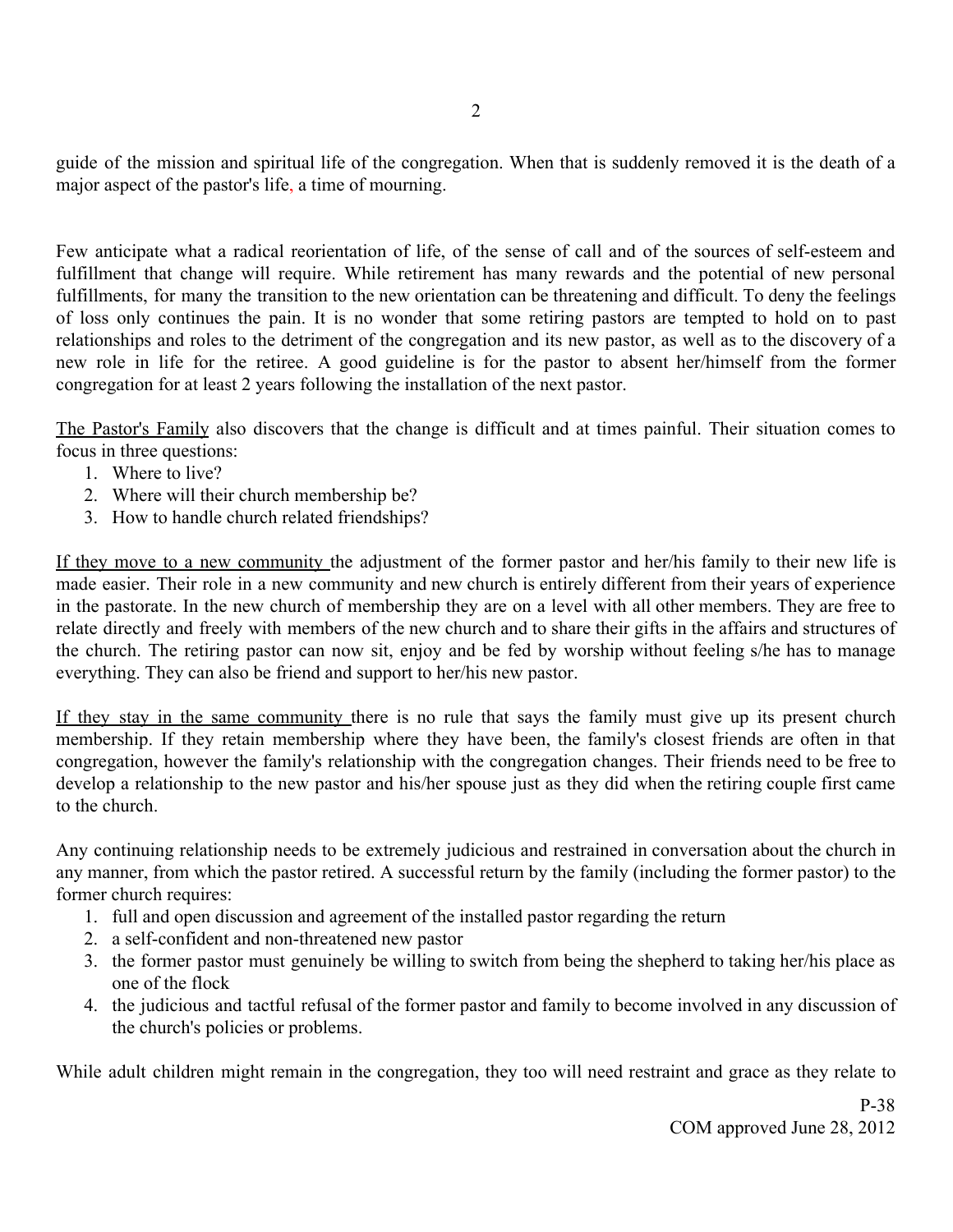the new leadership and the changes s/he will bring about. If they hold office in the church they must be ready to be supportive and accepting of the new pastor. If they feel they must stay on to protect their parent's legacy and program, they should consider resigning.

The family should be preparing for this radical change in its life well in advance of the retirement.

The Presbytery and Committee on Ministry should give sufficient and clear guidance and support to the retiring pastor and family or the session and congregation at this point in their pilgrimage.

## SPECIFIC GUIDELINES FOR RETIRING PASTOR

- 1. A Retiring pastor must stay away from the former parish completely until the next installed pastor has been in place for at least two years.
- 2. In accordance with Book of Order G-2.0905 *Officiate by Invitation Only*: A*fter the dissolution of the pastoral relationship, former pastors and associate pastors shall not provide their pastoral services to members of their former congregations without the invitation of the moderator of session.* This provision, however, places a great burden on the new pastor (moderator) in being the "gate-keeper" to the former pastor's involvement. The COM hopes that our policy will take some of the pressure off the new pastor and place the ethical burden to maintain a distance upon the shoulders of the departing pastor.It is always incumbent upon the departing pastor to make sure that parishioners know that her or his relationship with the congregation will come to an end. It is important that parishioners understand that this change of relationship is necessary in order that the congregation be free, in all respects, to make the adjustments necessary for changes of leadership, interim and permanent, without the departing pastor's influence.
- 3. While it is preferred that the spouse and other family members leave the church with the departing pastor, there may be circumstances which allow exceptions and lead to the family remaining as participants in the congregation formerly led by the departing pastor. Some examples of this are the presence of only one Presbyterian church in the community where the family continues to live, the spouse remaining in place for some event to resolve (end of school year, career decisions, selling house, etc), the spouse being the injured party in the removal of the pastor, and other less than ordinary situations (e.g. situations in which the spouse of the pastor remains as an employee of the church after the retirement or departure of the pastor – a very complex issue which usually requires outside intervention to resolve. Refer to "Salem Advisory Guidelines on Dual Relationships") As outlined in other sections of this document with regard to pastoral contacts, the family will endeavor to be circumspect with regard to the naturally occurring changes. The Committee on Ministry will keep informed on the well-being of the church. In the event there are problems caused by either the departing pastor through the family or the family members themselves, COM will step in to resolve the issues.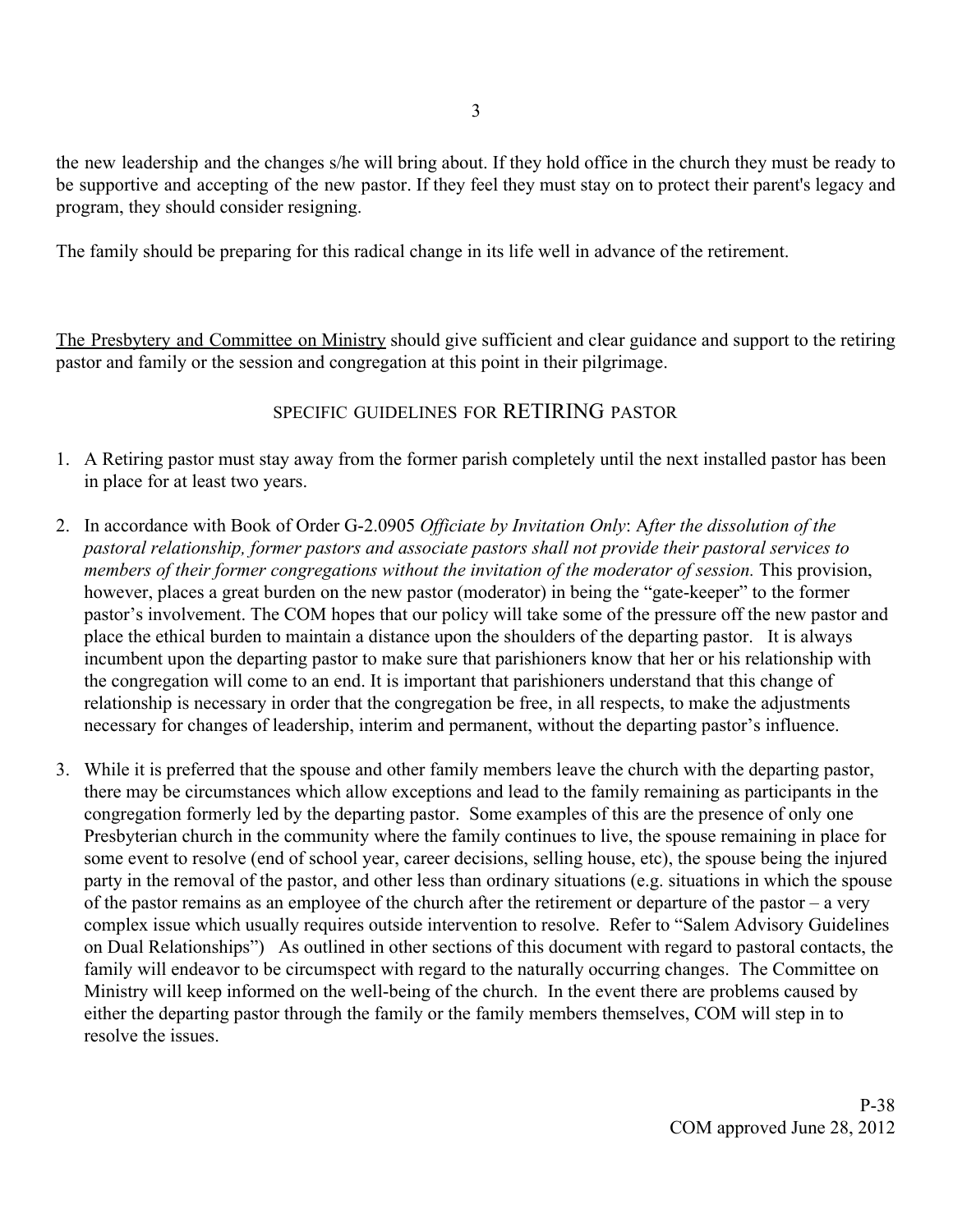- 4. It is not ordinarily appropriate to continue contact on any social media. This will involve un-friending/hiding people on Facebook, not following on Twitter and/or deleting contacts. For example, automatic birthday wishes should cease, as things like this continue to remind individuals about the wonderful pastor that left and their pastoral relationship. It will require extreme discipline to resist even the most innocent interactions.
- 5. When former pastors live in the same community -- either following retirement or in the case of a change of vocation/calling -- the potential for tension is greatly increased. The constant presence can unintentionally be a misleading reminder of a pastoral relationship that no longer exists. It increases the temptation to live in the past, or to bring issues and complaints to the former pastor. Therefore, special guidelines need to be established.
	- A. The former pastor living in the same community as the church should decline pastoral leadership in any funerals, baptisms, counseling, weddings, etc., of his/her former parish. While this will be difficult, the departing pastor performs a much-needed pastoral service by encouraging and enabling church members to establish a pastoral bond with the new pastor through these life transitions. By declining such invitations firmly the former pastor clarifies that he/she is no longer that person's pastor and gives that person the opportunity to accept the pastoral care of the new pastor. Remember that if participation in official services is extended to some, it will be hurtful to those whose requests are refused.
	- B. There will be no visitation or contact with congregational members which could be interpreted in any way as pastoral. Any such visit "as a friend" should follow – not precede – the visitation of the new pastor.
	- C. It is strongly recommended that the former pastor and his/her family become active in the work and worship of another congregation. Remaining in the same congregation can lead to tensions and difficulties which no one intends, but which nevertheless cannot be avoided. If there are no options for other church membership and participation, COM should be consulted.
	- D. It is permissible to accept an invitation from the new installed pastor to participate and /or assist in some special event or program in the former parish after the new pastor has been present for at least one year.
	- E. When the previous pastor happens to encounter former parishioners, his/her response should indicate that although church members and the church continue to be prayed for, it is not appropriate to talk about things happening in the church. They must be reminded that they have a new pastor and that their previous pastor no longer serves in that role.
- 6. Representatives of the Committee on Ministry shall review this policy statement with both the pastor who is leaving/retiring and with the Session prior to the pastor leaving. The departing pastor, session and all program and support staff will be asked to sign the covenant which should be shared with the congregation. A pastoral letter written by the Clerk of the Session regarding this policy and a copy of the covenant should be shared with the congregation at the time of the departing pastors leaving and the new pastor's arrival.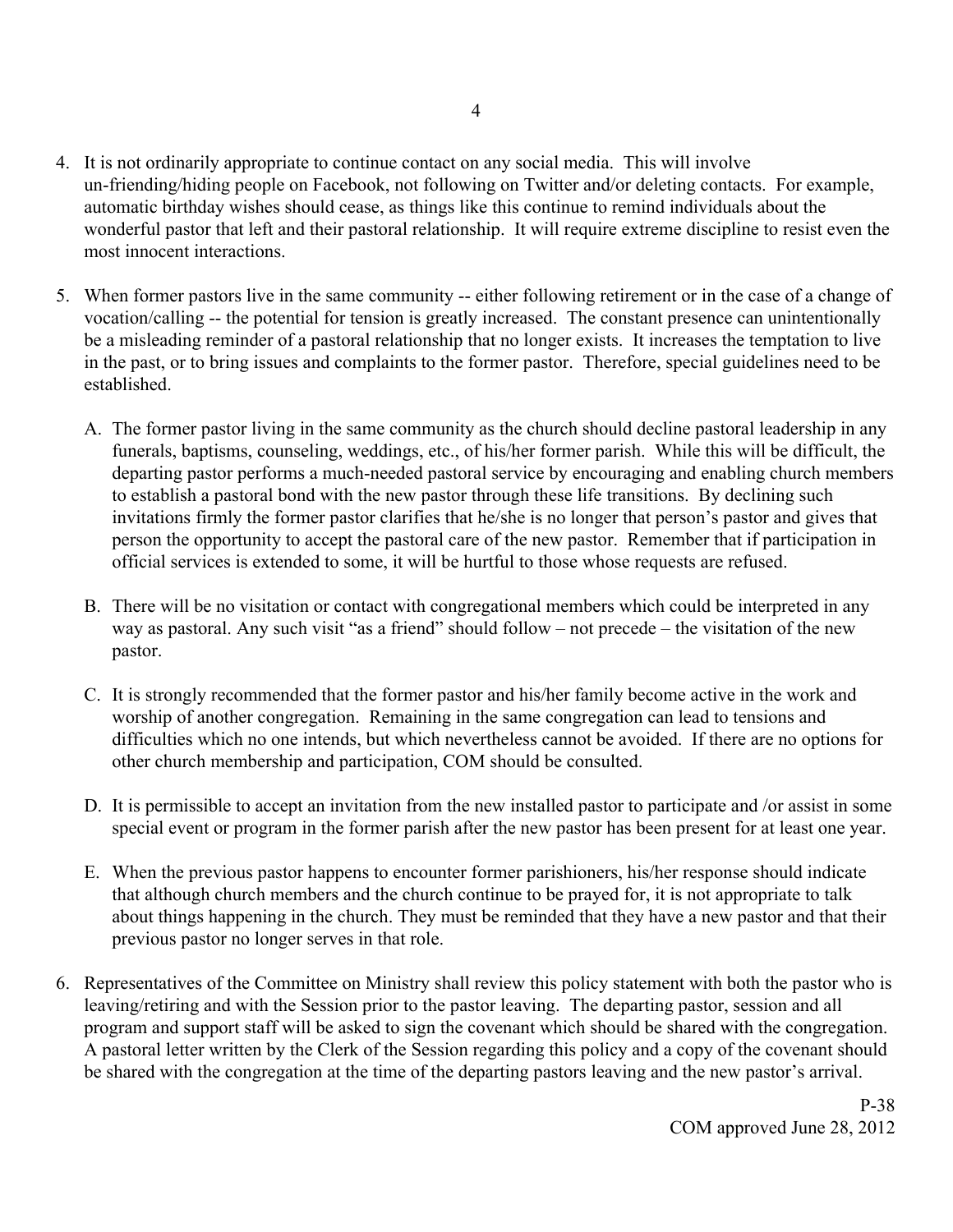# **A COVENANT FOR OUR FUTURE**

*An Understanding About the Future Relationship Between the Church and the Retiring/Departing Pastor*

The intention of this covenant is to act as a reminder of the importance of the relationship between pastor and congregation. To ensure a healthy transition from the current called pastor to a bridge pastor, a transitional pastor, and then to the new installed pastor, the congregation and departing pastor must exercise great self-restraint in order to allow time for the congregation to reflect on past ministry, dream about future ministries and allow for a relationship with future pastors to flourish. How pastors and congregations say "Goodbye" is just as important as how they say "Hello" and "Welcome." So we all - pastors, congregational leaders and members - need to model for one another healthy boundaries as our roles and responsibilities change. To effectively and graciously maintain such boundaries requires clarity and positive support of one another.

A departing pastor is ethically responsible to do everything possible to strengthen the ties between the new pastor and members of his/her former congregation. There are complexities that can and will influence the nature of this particular pastoral transition.

The purpose of this covenant is to be forthright in our commitment to create space for all involved to grieve, reflect and dream. It affirms agreement with Salem Presbytery's Policy Regarding the Relationship of Ministers to Their Former Congregations.

## **WITH <sup>A</sup> POSTURE OF GRACE, UNDERSTANDING AND TRUSTING IN THE GUIDANCE OF THE HOLY SPIRIT . . .**

*We all covenant to . . .*

- Hold one another in prayer.
- Refrain from all intentional interaction online or in person during the transitional period and until at least two years after the installation of a new installed pastor, including online commenting, texting, phone calls, etc.
- Eliminate all social media connections and contacts that maintain a formal pastoral relationship that has been dissolved. Any social media contacts relating to normal friendships should be exercised with extreme caution not to violate any boundaries regarding discussion of the church and new pastor.

*The Session covenants to . . .*

- Pray for the emotional and spiritual well-being of the departing pastor as that person responds to God's calling.
- No longer approach the departing pastor or the departing pastor's family regarding issues of pastoral care, congregational life or future pastoral leadership.
- Welcome and embrace new pastoral leadership and joyfully engage in a process of discerning God's calling for their future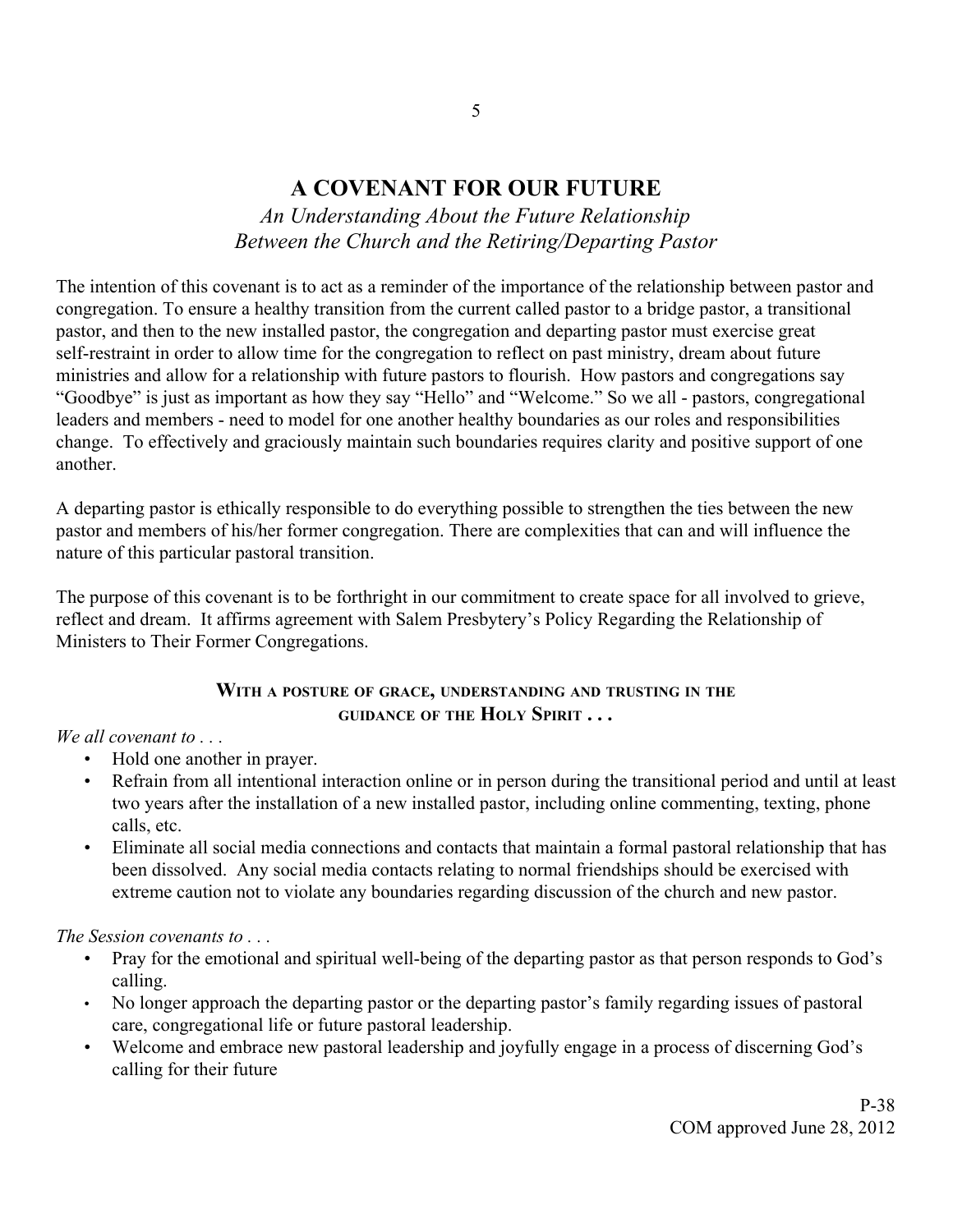- Allow those in the congregation who are feeling a sense of loss to have adequate time to grieve the end of the departing pastor's time with the church.
- .• Emphasize this commitment with members of the congregation.

*The Departing Pastor covenants to . . .*

- Pray for the emotional and spiritual well-being of the congregation as individuals and as the gathered community.
- Allow time to grieve the end of a pastoral and congregational relationship.
- Seek out a new worshiping home and fully participate in the life of the larger church.
- Bear the primary responsibility for maintaining healthy boundaries, refraining from and discouraging any interactions regarding issues of pastoral care, congregational life or future pastoral leadership.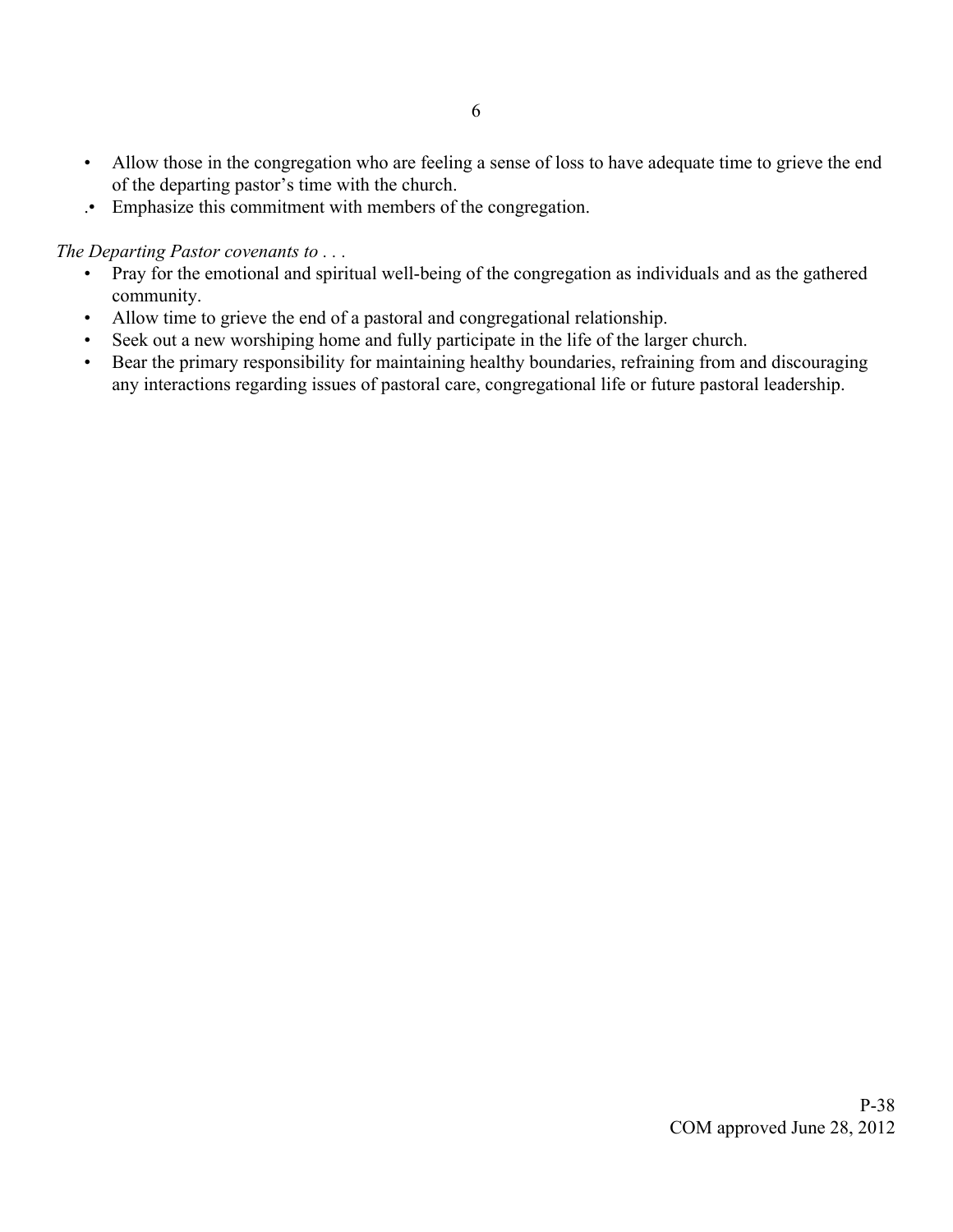#### Social Media Challenge

Obviously, as churches go through these social media enriched transitions, each person will need to decide how much he/she needs to be cut off from "exposure" to the activities of the departing pastor or the congregation. For some, this will require unfriending/hiding people on Facebook, "unfollowing" on Twitter and/or deleting contacts, but for most it will simply require extreme discipline to resist even the most innocent of interactions. We must not underestimate the power of the relationship between pastor and congregation. Time must be given for the relationship of the departing minister to lie fallow to allow the development of a relationship with the new pastor. This tension has always existed for random face-to-face interactions after a pastor leaves; social media has only heightened the frequency that these interactions might take place. The "line" over which we must not cross when it comes to pastoral transitions is wide and gray thanks to the expansive nature of social media.

*Consequently, the departing pastor agrees to*:

- 1. Communicate to the entire congregation, friends of the church, and staff so it is clear that although the departing pastor has greatly valued their friendships, the pastor desires and has covenanted to not be in communication regarding the congregation, its life, any pastoral care or discussion of future leadership, congregational issues or events. After departing a congregation, no conversations with former members should involve discussion/evaluation of the church, its status, or the new pastor.
- 2. Remove himself/herself from communication lists, groups, etc., on e-mail, Google, Yahoo, Facebook, Twitter and other sharing platforms. Delete any groups or lists that involve congregational members in their news and updated streams. Have access removed from all congregational social media platforms.

Clearly, it is always incumbent upon the departing pastor to make sure that parishioners know that her or his relationship with the congregation has come to an end. It is important that parishioners understand that this change of relationship is necessary in order that the congregation be free, in all respects, to make the adjustments necessary for changes of leadership, interim and permanent, without the departing pastor's influence.

| Departing Pastor / Date          |
|----------------------------------|
| Interim Pastor/Date              |
| <b>New Installed Pastor/Date</b> |
| Clerk of Session / Date          |